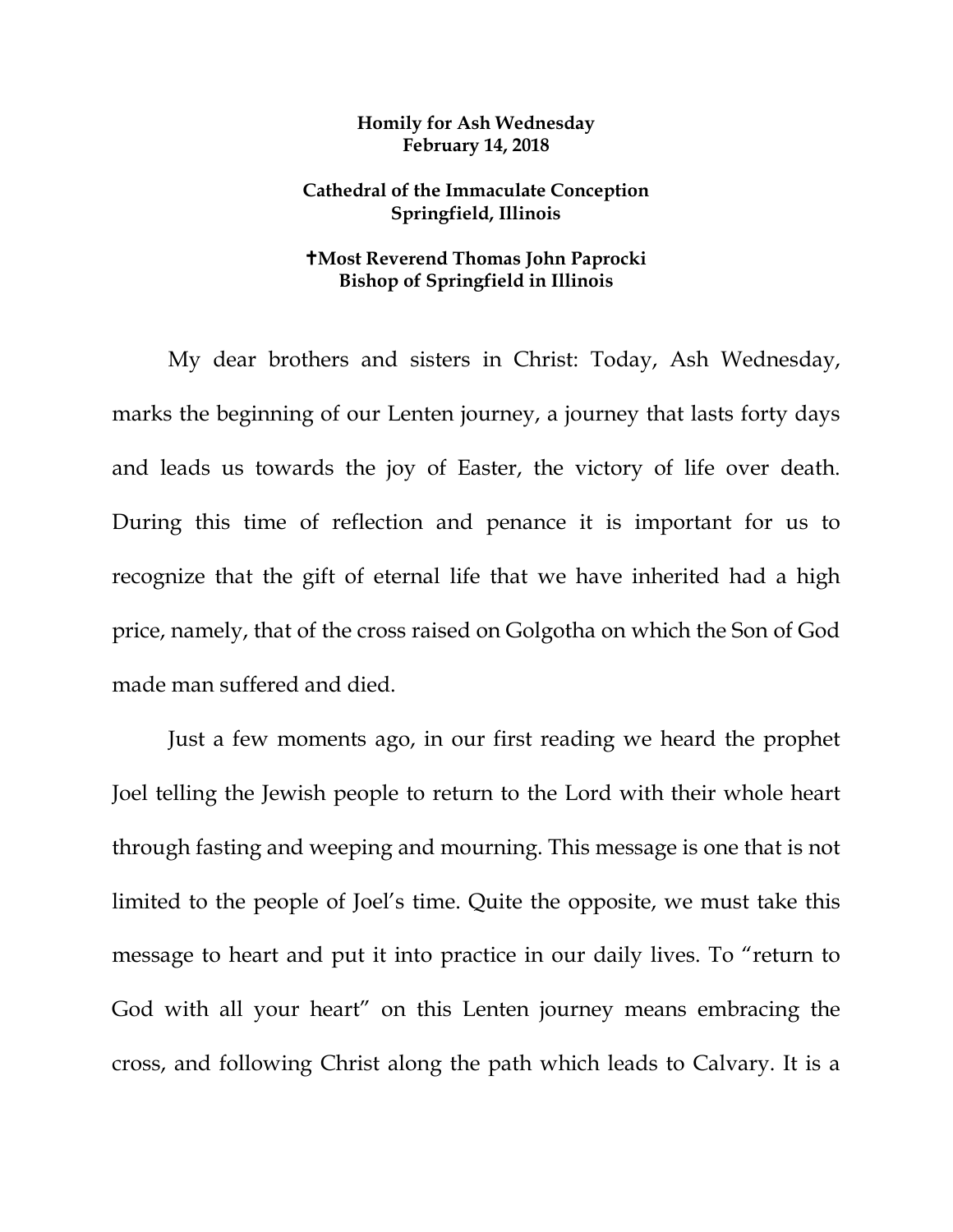journey which teaches us each day to abandon our selfishness and selfabsorption in order to make room for our Lord, who opens our minds and hearts to love Him and others as He loves us.

While the Church observes Ash Wednesday today, the world around us is fixated on Valentine's Day, with people rushing around to purchase cards, or flowers, or gifts to celebrate a day dedicated to what our secular culture views as love. However, it seems that many people have forgotten that the color red is associated with St. Valentine's Day because Saint Valentine died as a martyr. Valentine was a holy priest in Rome, who assisted the martyrs in the persecution under Claudius II. He was apprehended, and sent by the emperor to the prefect of Rome, who, on finding all his promises to make him renounce his faith ineffectual, commanded him to be beaten with clubs, and afterwards, to be beheaded. He was executed on February 14, about the year 270. Rather than celebrating some sort of romantic sentimentality today, I suggest that it would be more appropriate on St. Valentine's Day to focus on the sacrifices that true love demands of us.

Martyrdom does not refer only to the ultimate sacrifice of giving one's life for the faith, but includes the many other large and small ways